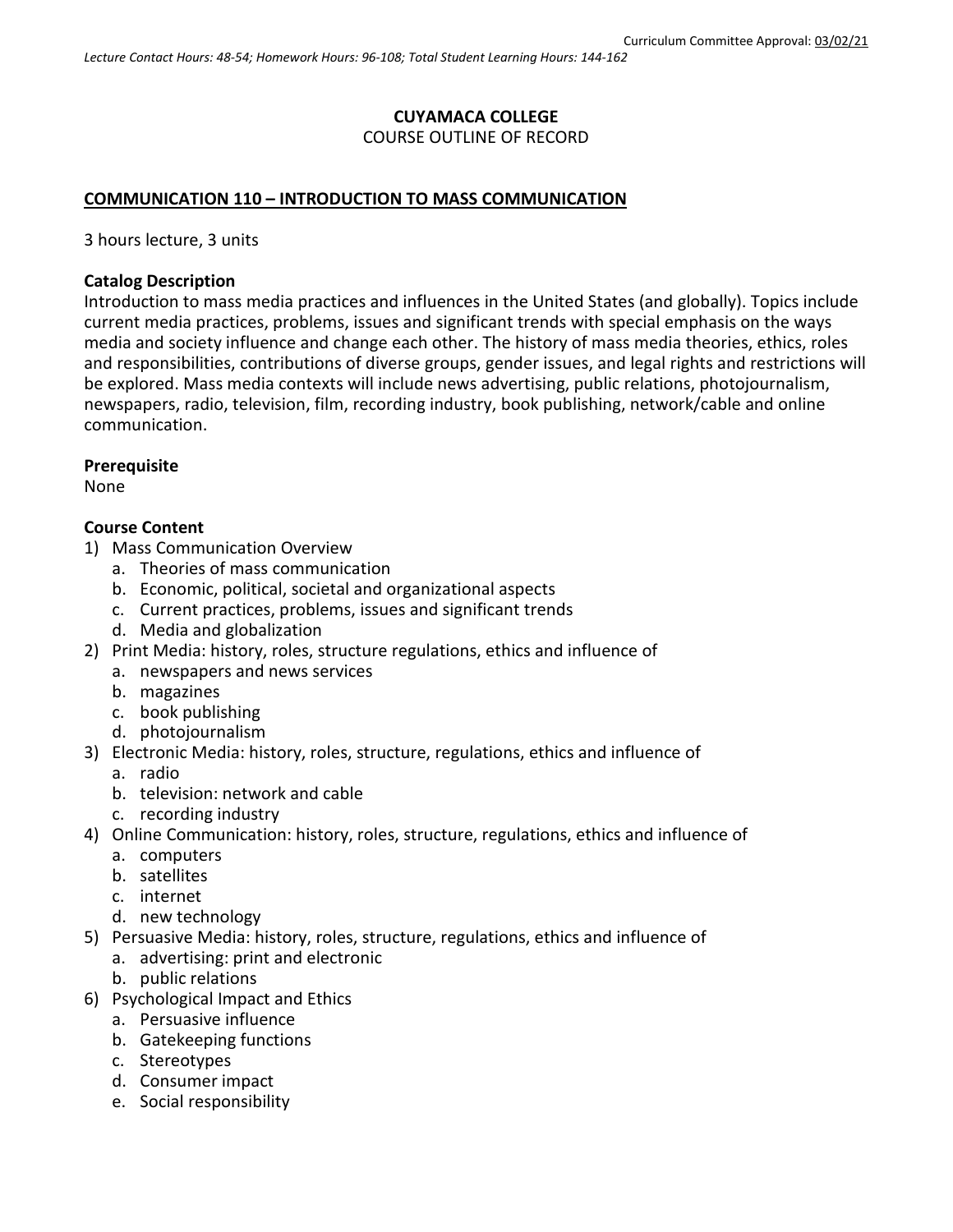# **Course Objectives**

Students will be able to:

- 1) Identify social and political theories of mass communication and apply to print and electronic media contexts based on materials presented in class.
- 2) Investigate, analyze and discuss current practices, problems, issues and trends in mass media and their influence on society.
- 3) Describe the history of mass media and explain present day rules regulations and restrictions according to assigned readings and discussions.
- 4) Evaluate the economic, political, societal and organizational functions and roles of contemporary mass media and discuss their influences on contemporary discourse.
- 5) Based on assigned readings and study, analyze and interpret the persuasive and psychological impact of mass media on society, consumers, role and genders, stereotypes, race and gender.
- 6) Investigate current standards of good practice, and discuss the ethical and social responsibilities of print and electronic mass media.
- 7) Describe the role of new technologies on media globalization, and discuss the resulting effects on contemporary social and political discourse.
- 8) Describe the function and structure of the following mass media contexts: television news, newspapers, news services, advertising, public relations, photojournalism, magazines, radio and television stations, film industry, recording industry, book publishing, online communications, and network/cable television, and explain the role of each in shaping modern day society.

# **Method of Evaluation**

A grading system will be established by the instructor and implemented uniformly. Grades will be based on demonstrated proficiency in subject matter determined by multiple measurements for evaluation, one of which must be essay exams, skills demonstration or, where appropriate, the symbol system.

- 1) Written exams that require students to identify and describe social and political theories of mass communication including print and electronic media, the history of mass media, and the function and structure of the various mass media contexts.
- 2) Papers that require students to investigate and analyze current practices, problems, issues and trends in mass media, evaluate and assess the economic, political, societal and organizational impacts on mass media, and the impact of new technologies on media globalization.
- 3) Journals that require students to make written entries that are the result of investigation and analysis of current practices, problems, issues and trends in the persuasive and psychological impact of mass media on society, consumers, race and gender stereotypes and the roles and ethical responsibilities of print and electronic mass media.
- 4) Case studies that require students to apply social and political theories of mass communication to print and electronic media contexts.

## **Special Materials Required of Student**

None

## **Instructional Facilities**

Smart classroom with moveable seats, video recording/playback equipment

## **Method of Instruction**

- 1) Lecture
- 2) Discussion and group activities
- 3) Multimedia presentations

## **Out-of-Class Assignments**

- 1) Reading assignments
- 2) Written exercises
- 3) Conduct research for assigned projects